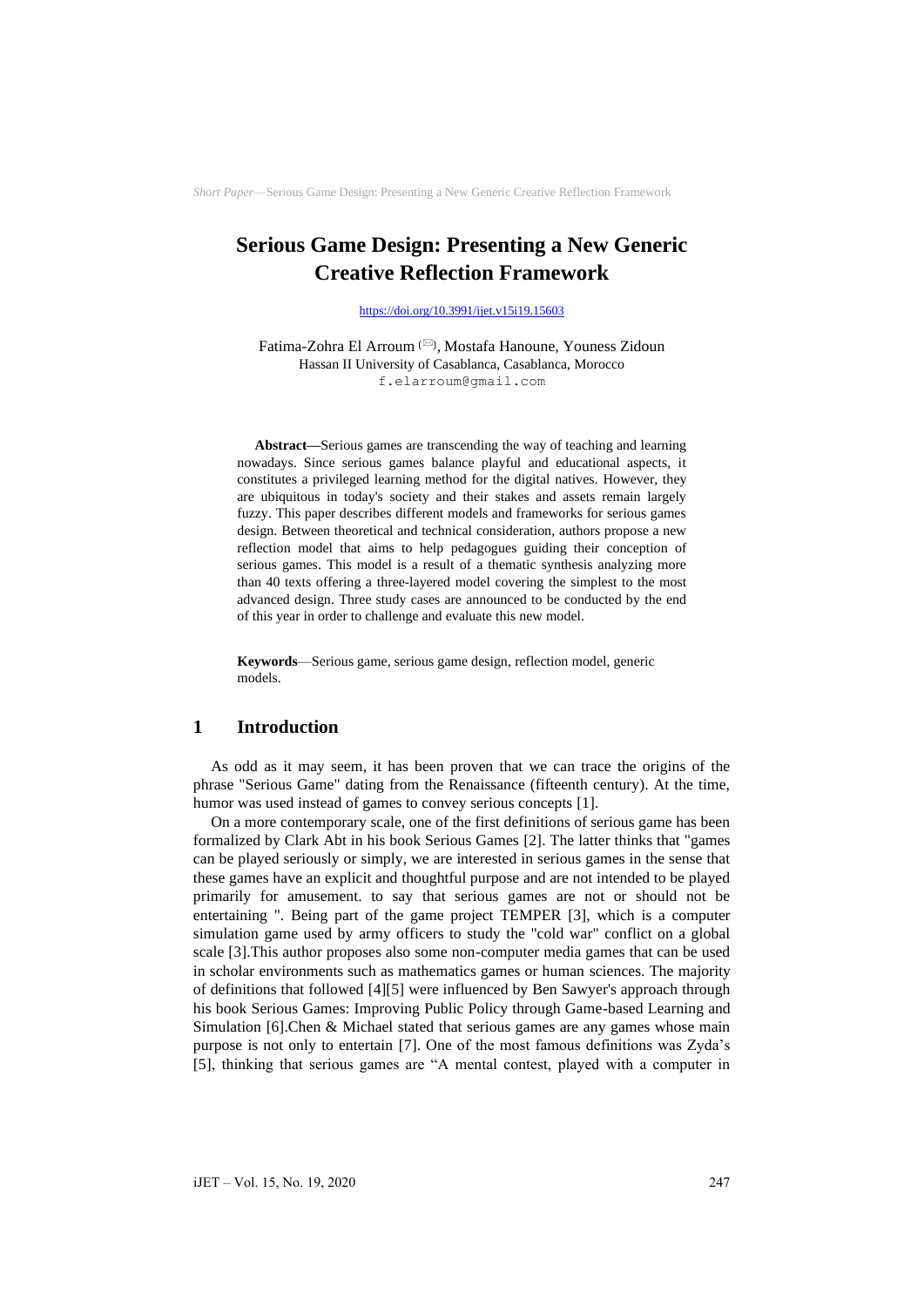accordance with specific rules, that uses entertainment, to further government or corporate training, education, health, public policy, and strategic communication objectives". However, all of these definitions link the serious aspect of training or education to the video game industry. Nowadays, several names come to embed themselves in this definition trying to further expand the serious games spectrum of identity namely: Educational Games, Simulation-based learning, Virtual Reality, Edutainment, Digital Game-Based Learning, Immersive Learning Simulations, Persuasive Games, Synthetic Learning Environments.,.

Every actor (educator, learner, author, game designer) has his own vision and opinion of serious game according to his sector of origin, but still, there is a lack of guidance for serious game designing. Design tips are the most common form existing. Although they do not offer theoretical tools to help reflection, they all seem to follow a similar philosophy and remain rich of lessons in terms of video games creation.

To help thinking about the serious game design, authors are interested in these models of guidance to bring a new modeling framework that will treat in more detailed manner the complexity of the design as well as the analysis of serious games.

# **2 Background**

Before going further, two important concepts strictly related to serious game must be identified. Design methodologies and creative thinking tools for serious game, are two kinds of theoretical tools aiming to facilitate game design. In terms of design methodologies, many models of video game's creation can be observed in the literature. Each model is based on different series of steps, like Crawford's approach [8], Bateman & Boon [9] and the Adams approach [10].

### **2.1 The ADDIE generic model**

Recurrences can be identified in all of previous models, which opened doors for generic models propositions like the ADDIE generic model [11]. More used as a theoretical framework for the implementation of educational curricula, this model is composed of five separate stages "Analysis", "Design", "Development", "Implementation" and "Evaluation". The analysis phase proposes to the instructor to identify precisely the educational objective as well as the target audience. The design phase makes it possible to establish the different stages of the educational program. The development phase ensures the creation of all the educational contents of the curriculum that will be tested with during the implementation phase. Finally, the evaluation phase verifies the relevance of the curriculum according to a formative evaluation method, which continues throughout the creation process, and a summative evaluation method that follows to test some aspects of the curriculum on a specific audience.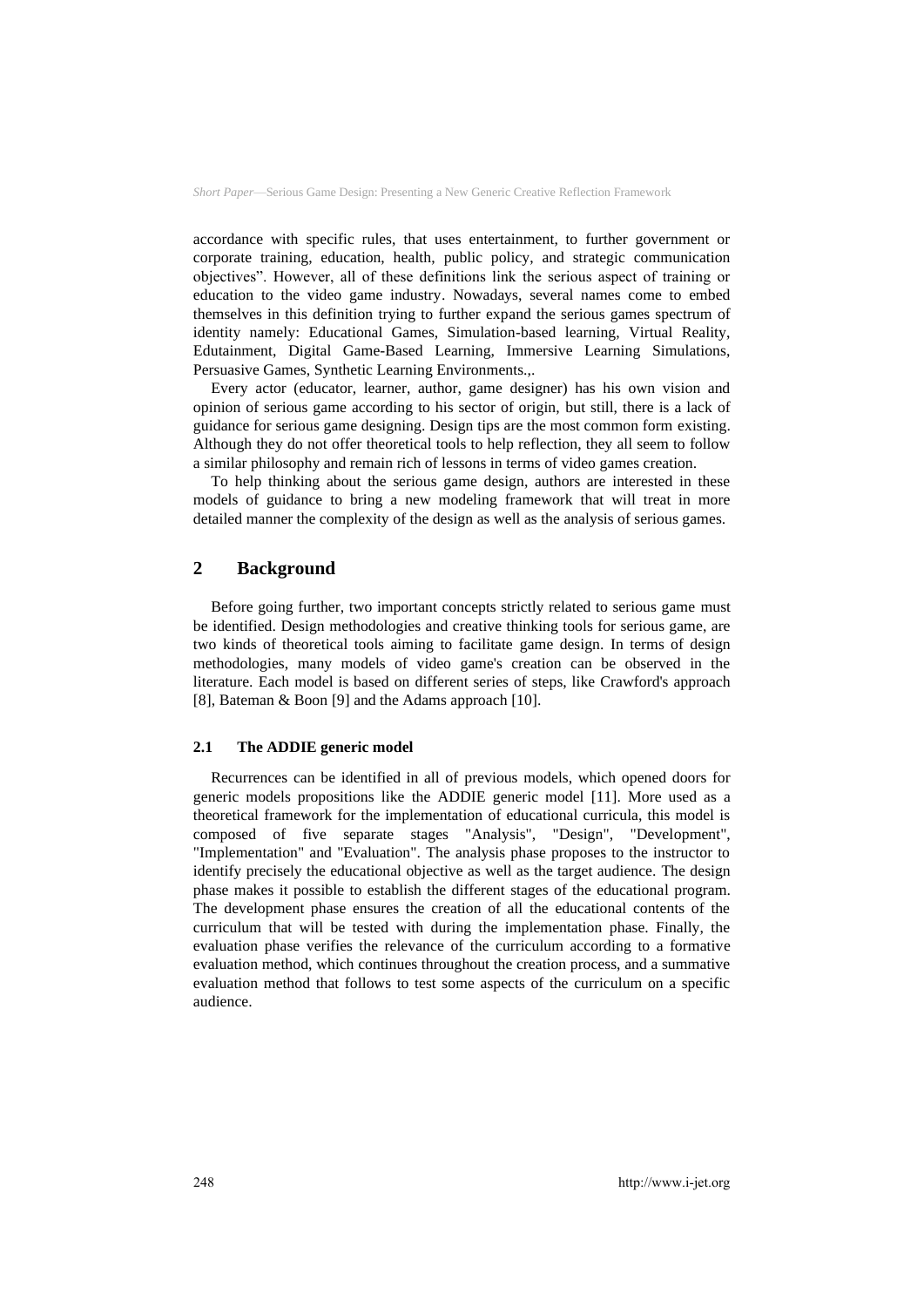

**Fig. 1.** The ADDIE generic model

As a result of an empirical practice of pedagogical engineering, this model is qualified generic because of its rarely concise and strict use. Thus, each pedagogue is free to propose his own variable number of "stage series" relying in part or totally on the five generic steps stopped by the ADDIE model.

### **2.2 The ICE generic model**

The ICE model is part of the continuity of the ADDIE model. It synthesizes several other models specific to the creation of video games according to three major stages namely: Imagine, Create, Evaluate [12].

- Imagine: In this phase, a game concept is invented. This stage relies entirely on the use of theoretical tools.
- Create: The prototype is made at this level to test the relevance of the game concept throughout the use of technical tools.
- Evaluate: The prototype is evaluated on a target audience. The evaluation criteria can be chosen to match each project objectives.



**Fig. 2.** The ICE generic model

One of the most important aspects that should be considered is the notion of iterative cycles. This model is entirely based on an iterative cycle that begins with an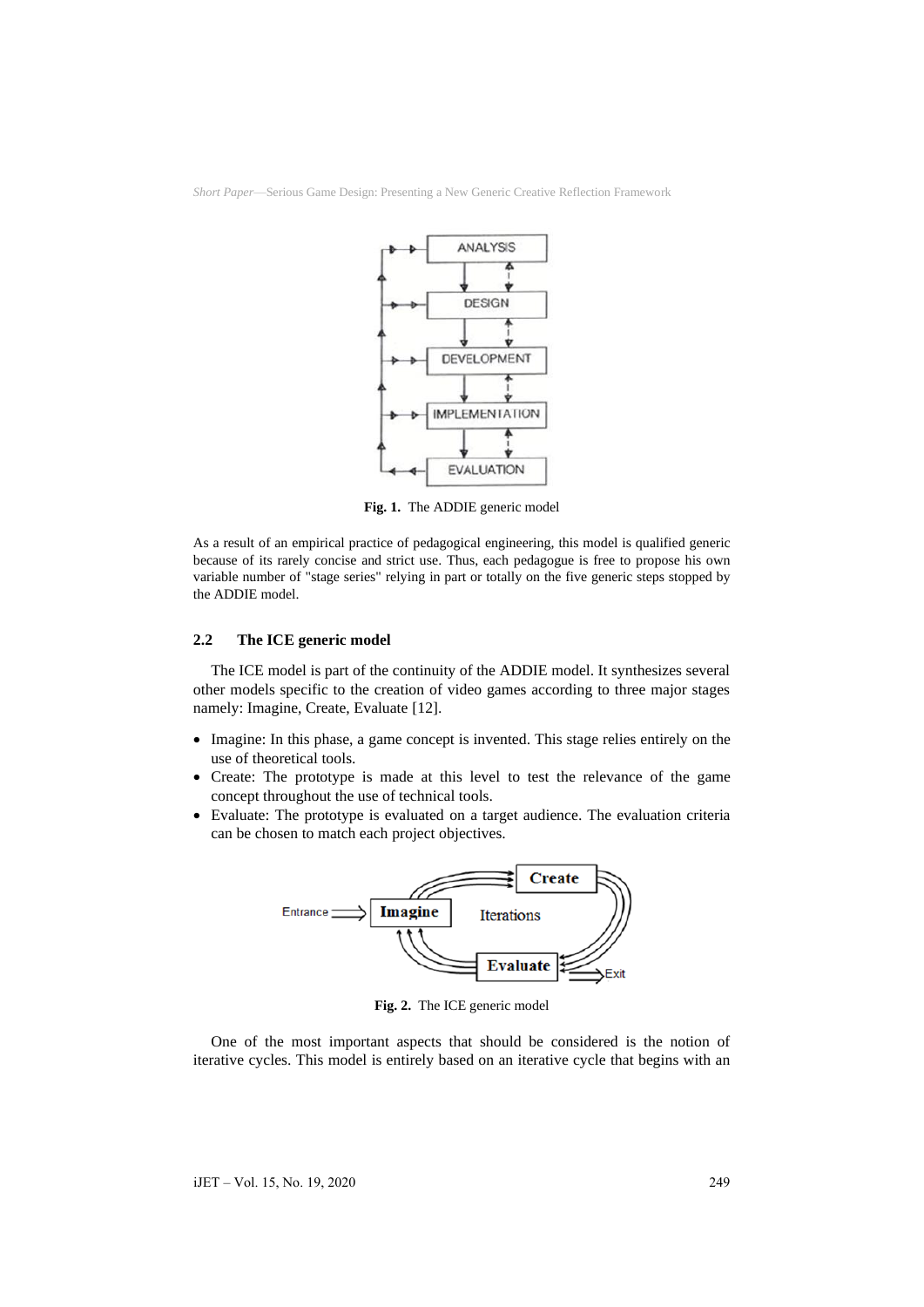imagine step and complete after an evaluate one as represented previously in figure 2 above.

### **2.3 The game design models**

Several studies suggest that the concepts related to game design would be perfectly applicable to serious game design at least on the technical side. Leaving the theoretical one more open to reflection because of the serious aspect that must mark every dimension of the game [4].

The multidimensional typology of games proposed by Elverdam & Aarseth is the perfect example of the theoretical tool for helping creative thinking [13]. It details in a very specific way 16 different aspects of a game design, starting with the representation of the space that can be either real or virtual to the way of managing the current states of the game and throughout the objectives and the number of players. As much interesting, the tokens theory proposed by Rollings & Morris [14] divides each element of the game into smaller conceptual unit's which called "Tokens". A great hierarchy is then possible to be modeled since one token can regroup multiple other tokens. More adapted to people familiar with computer concepts, the two models proposed by Lecky-Thompson [15] and Dormans [16] represent another approach to reflection. The Object-Oriented Design Game by Thomson divides each element of the game not into tokens but into "objects" that enjoy the same attributes and properties of the computer programming paradigm. Another distinction of this approach is that the objects join both the information about the state of the game and the ability to apply the rules.

#### **2.4 Research purpose**

The main purpose of this study was to contribute in the field of teaching and learning by designing a framework for thinking about the integration of serious games. The three research questions guiding this study are:

- What is the understanding of serious games in education and what frameworks have already been developed?
- What differentiates learning with serious games from the traditional e-learning?
- What should an educator think about when integrating serious games into the curriculum?

### **3 Methodology**

In order to address our research questions and to achieve the realization of our serious game integration framework, a thematic synthesis has been adopted [17].

Much different from a literature review where the goal is simply summarizing existing research and making its important points available in a single document, the thematic synthesis can be used to bring different research together [18] which make it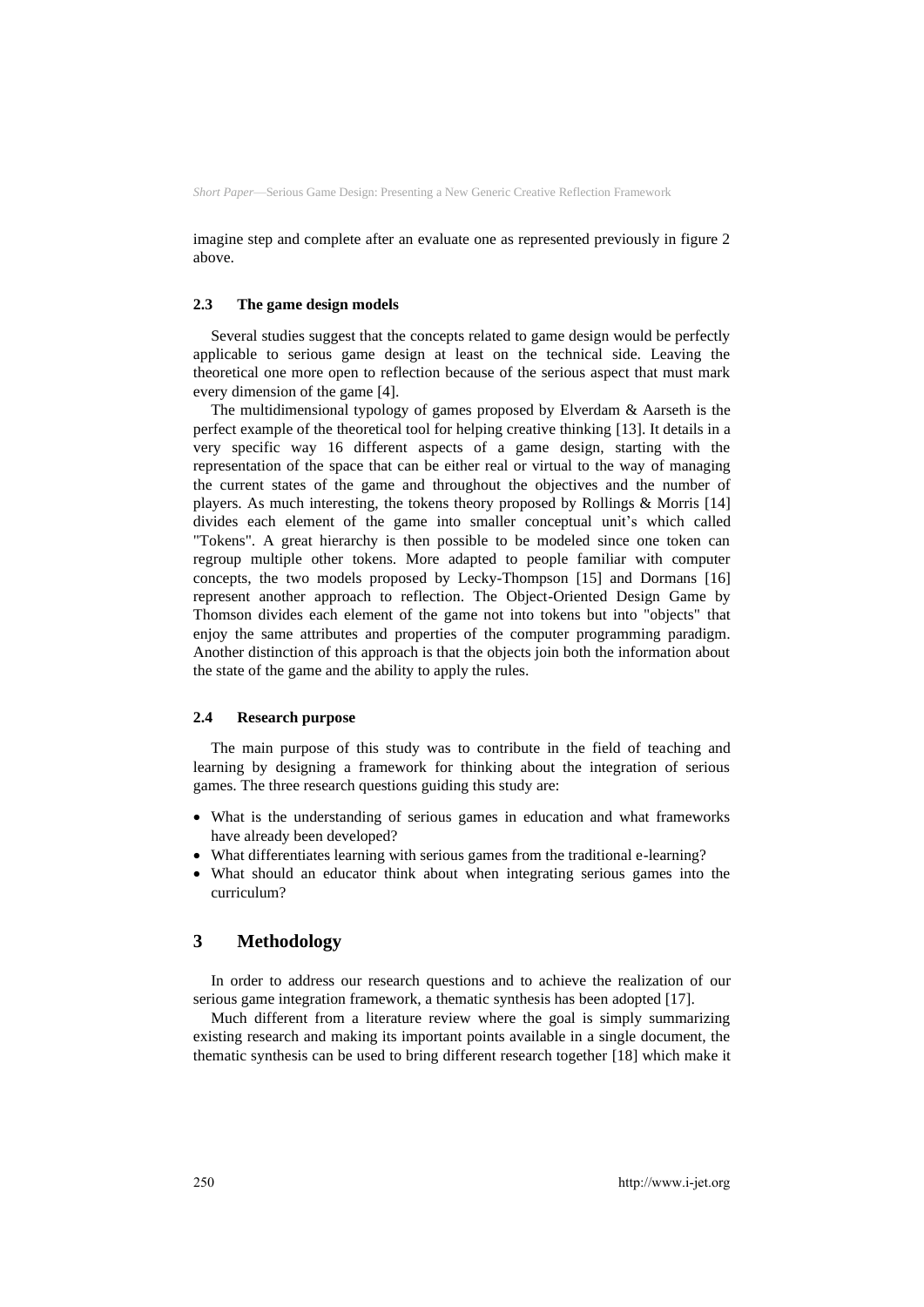very suitable for multidisciplinary data analysis, covering all paradigms to offer an understanding of their activities [19]. This study involves the investigation of different methods in the technological/educational areas, ICT integration in education, computer science, educational frameworks, etc.

In order to conceive a new serious game integration model, authors adopted a thematic synthesis which allowed to prioritize the transversal data collected previously through a corpus analysis of more than 40 texts, including terms such as "game design", "serious game", "design methodologies", "creative thinking". Inspired by the method in Ref [17], the researchers proceeded in three steps explained below:

- First, authors identified the different themes and fields of the research from the studies collected before. Subsequently, they transformed these results into a transverse metric. At this stage the codification was rather descriptive but still similar to the texts previously contained in the studies reported on the corpus. Next, support software for qualitative and combined research methods was used.
- The next step consisted on organizing the previously identified thematic codes into descriptive themes in order to "develop and articulate relationships between the themes and associate conceptually similar themes with one another"[18]
- Last, analytical themes were generated. At this stage, the synthesis has widely crossed the limits of the initial texts content of the original studies proposing new conceptualizations.

# **4 Results**

The thematic synthesis allowed us to identify new associations between the different concepts that we studied and considered as an entry into the new integration framework of the serious game. Several qualitative considerations have been retained, which allowed us to propose a new synthetic model of serious game design that comes in three superimposed modeling that describe different levels of vulgarization of serious game design. The first layer of the model highlights the close link between the learning content and the skills to be acquired. In a conceptualization of educational content, several skills are targeted in order to make them learnable to the players at the end of the learning path as shown in figure 3 below.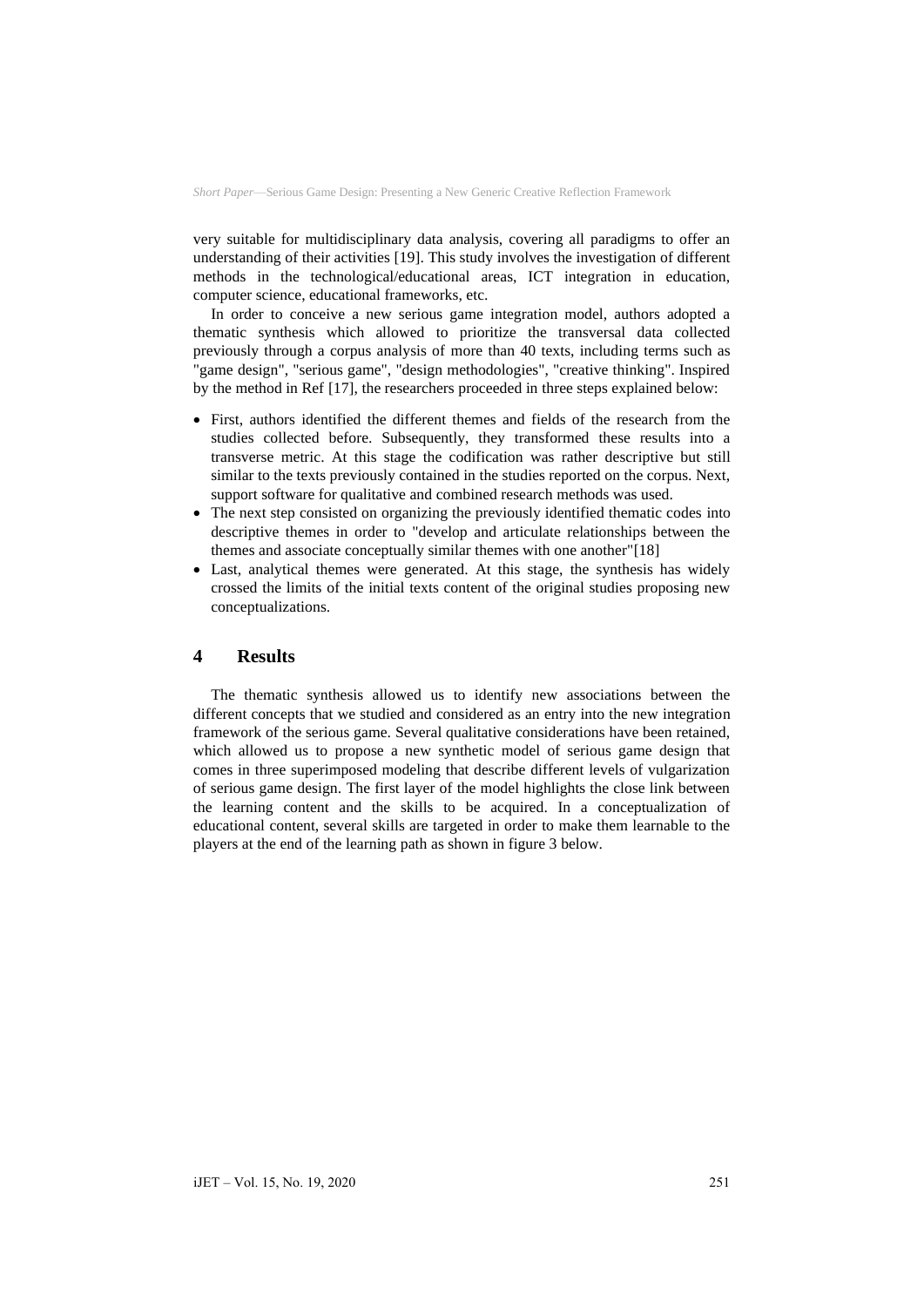

**Fig. 3.** Link model between learning content and the relative skills

The second layer extends as simplified reflection of a basic gamification design. As it appears in figure 4 below and once the relative competences listed, a respective assessment in a simple form of a quiz is associated and thus makes it possible to act on the attributes of the game like the time or the score (two concepts strongly linked to the gaming world). The reflection can start inside out or vice versa allowing the instructors to build the knowledge and then transpose it to a simple game play that connects the two frontiers of serious game learning. The game thus offers two basic attributes on which the quiz results act relatively allowing the player to progress further in the game. The model exposes two of the most historic attributes of all game plays namely the score and the time.



**Fig. 4.** Simplified game-based design model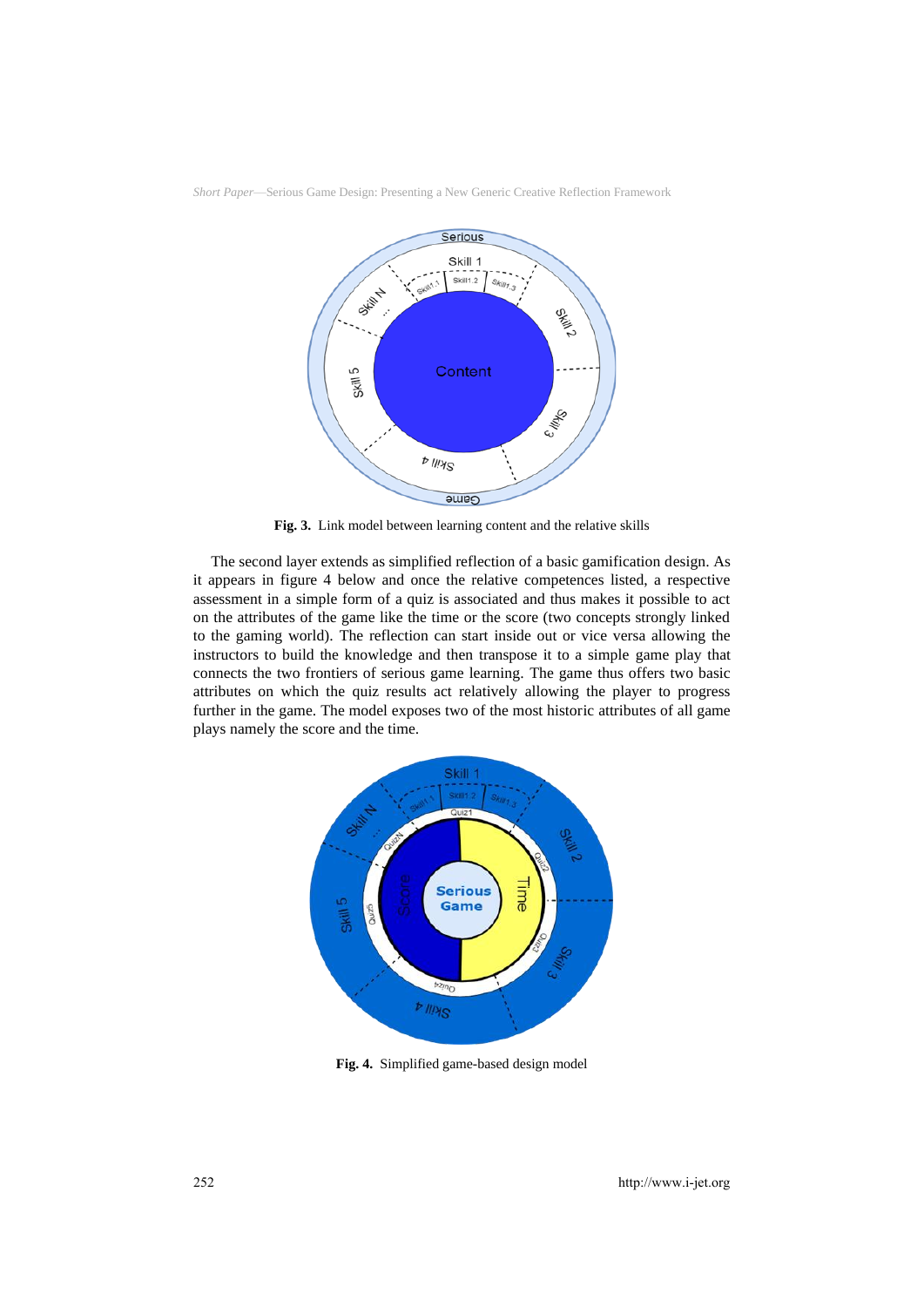The third layer of the model addresses the more advanced types of serious games by dealing in more detail with the game-related aspects. Each skill is tied to a specific evaluation that is associated in part with one or more attributes of the game allowing its validation. The figure 5 shows how these relations are conceptualized and define the sensitivity in which such associations has to be made in order to achieve an efficient learning through the gaming process.



**Fig. 5.** Advanced game-based design model

The diagram below shows how these three sublayers constitute a single generic reflection model to group the series of considerations from both the world of gaming and pedagogy to create an efficient learning synergy. Figure 6 below is a layering of the three previous models.



**Fig. 6.** The generic game-based design model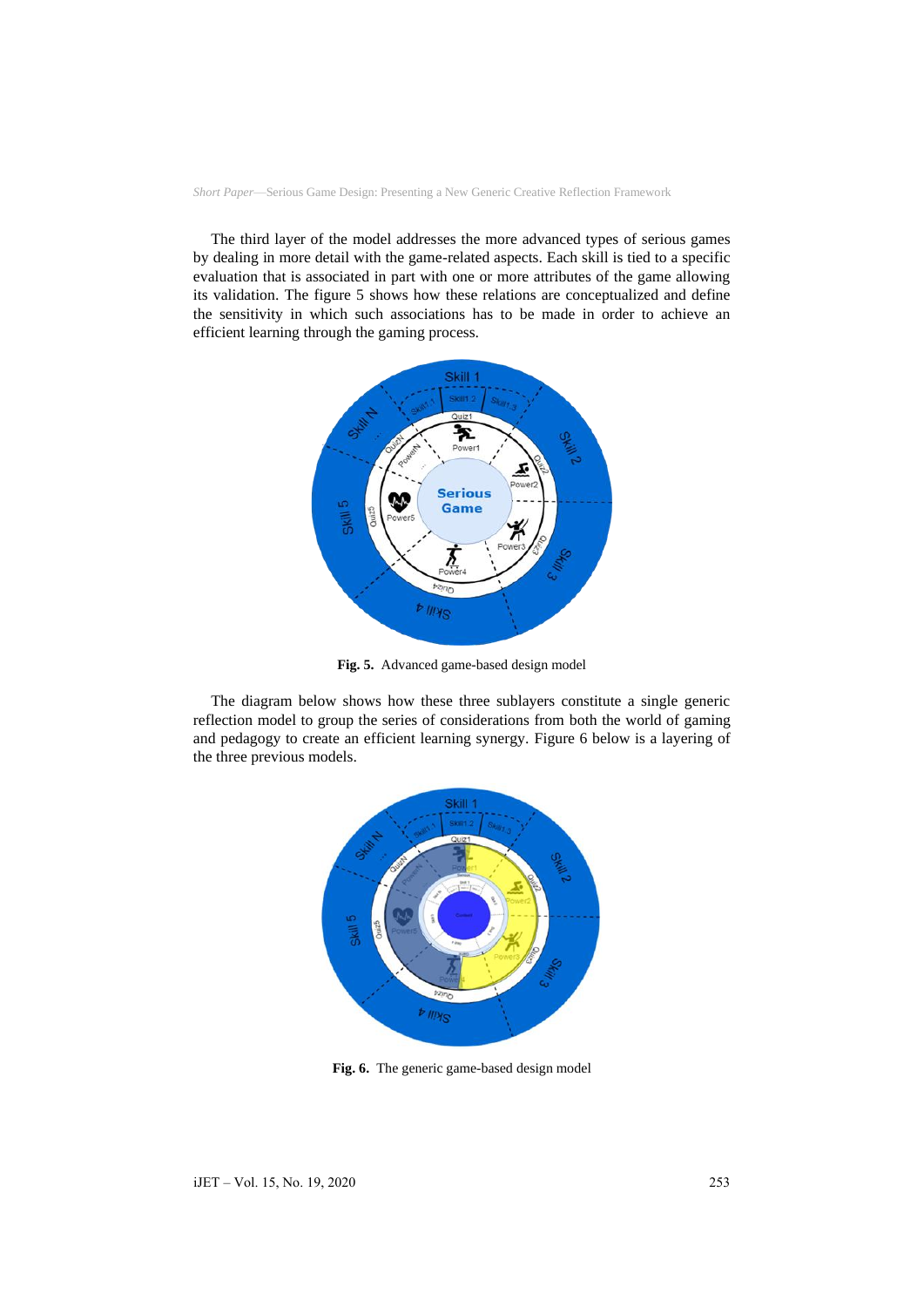# **5 Conclusion**

Several methodologies for designing and creating serious games can be observed. Although most are based on well-defined steps, many recurrences can be found which allowed the authors to propose a generic model of reflection around serious gaming. The model presented in this paper brings together the various considerations related to pedagogy and videogames to assist the instructors in their reflection and thus guide them throughout their design. Future work will be driven in the same scope of helping instructors for designing serious games. A series of study cases will be conducted to challenge and evaluate this generic model in order to further improve it. Three studies will be launched by the end of the year. The first will be devoted to learning HTML through the application of the new model of reflection in order to transcend the way of teaching this type of educational content by serious gaming. The second case will be interested in applying this new model proposed for the realization of a game for OSI model vulgarization. The third study case will explore the application of deep learning into the generic model. The results will offer a new conceptualization of the model that authors hope will constitute a new reference in the world of serious games.

### **6 References**

- [1] Manning, J. (2004). The Emblem. Reaktion Books.
- [2] Abt, C. C. (1970). Serious Games. Viking Press.
- [3] Abt, C. C., Hodder, J. C., & O'Sullivan, T. C. J. (1965). TEMPER: The Theory of the Model. Raytheon.
- [4] Alvarez, J. (2007, December 17). Du jeu vidéo au serious game, approches culturelle, pragmatique et formelle (PhD Thesis). Toulouse, France: Université de Toulouse.
- [5] Zyda, M. (2005). From Visual Simulation to Virtual Reality to Games. Computer, 38(9), 25-32.<https://doi.org/10.1109/mc.2005.297>
- [6] Sawyer, B., & Rejeski, D. (2002). Serious Games: Improving Public Policy Through Game-based Learning and Simulation. Woodrow Wilson International Center for Scholars.
- [7] Chen, J., & Ringel, M. (2001). Can Advergaming be the Future of Interactive Advertising?  $<$ kpe $>$ .
- [8] Crawford, C. (1982). The Art of Computer Game Design: Reflections of A Master Game Designer. Osborne/McGraw-Hill,U.S.
- [9] Bateman, C., & Boon, R. (2005). *21st Century Game Design* (1er ed.). Charles River Media.
- [10] Adams, E. (2009). Fundamentals of Game Design (2 ed.). New Riders Press.
- [11] Molenda, M. (2003). In Search of the Elusive ADDIE Model. Performance Improvement, 42(5). Retrieved fro[m http://www.eric.ed.gov/ERICWebPortal/detail?accno=EJ676523](http://www.eric.ed.gov/ERICWebPortal/detail?accno=EJ676523)
- [12] Djaouti, D. (2011). Serious Game Design: considérations théoriques et techniques sur la création de jeux vidéo à vocation utilitaire (Doctoral dissertation, Université de Toulouse, Université Toulouse III-Paul Sabatier)[. https://doi.org/10.3934/dcdss.2011.4.761](https://doi.org/10.3934/dcdss.2011.4.761)
- [13] Elverdam, C., & Aarseth, E. (2007). Game Classification and Game Design: Construction Through Critical Analysis. Games and Culture, 2(1), 3-22[. https://doi.org/10.1177/155541](https://doi.org/10.1177/1555412006286892) [2006286892](https://doi.org/10.1177/1555412006286892)